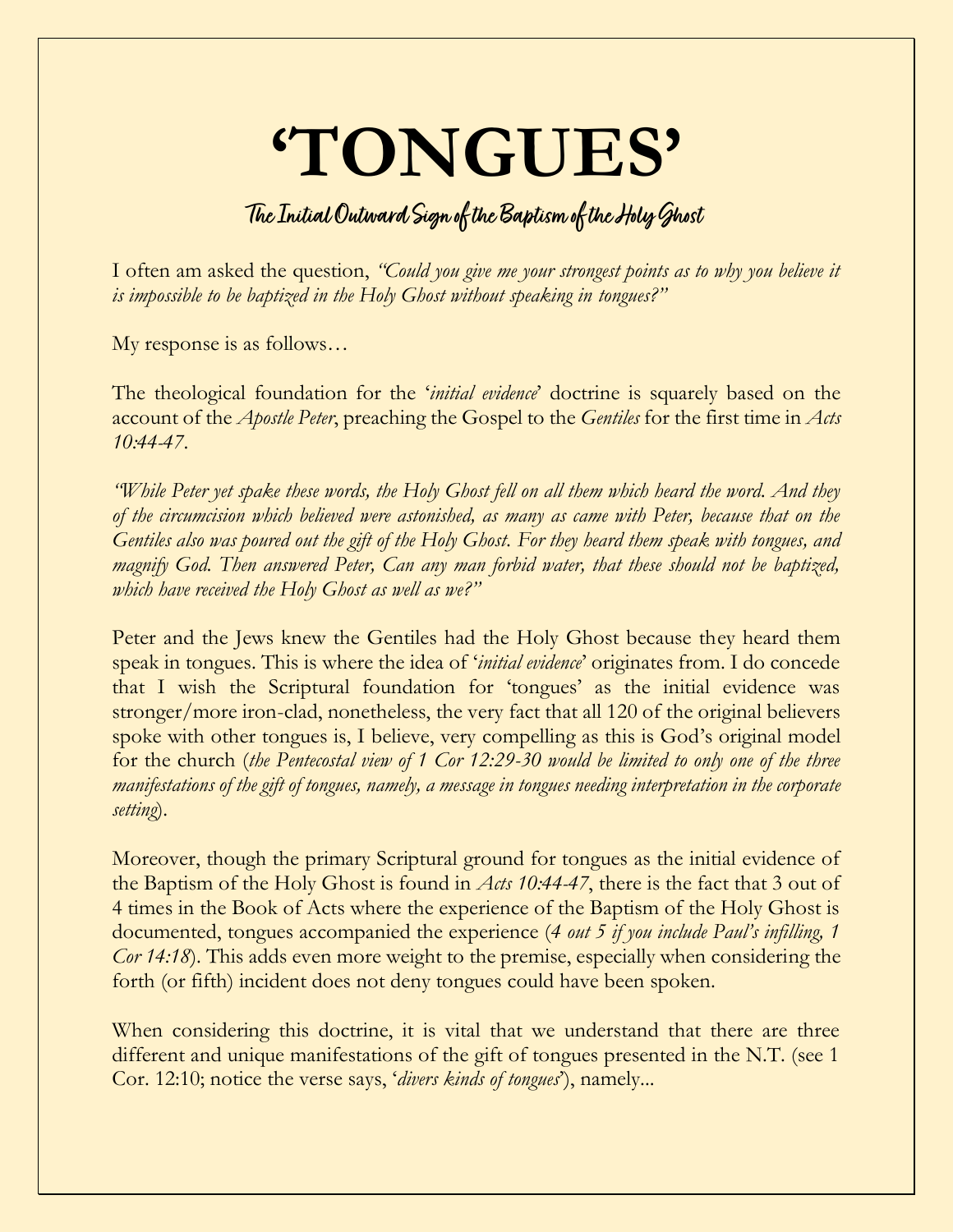- a. Tongues, inspired by the Holy Ghost, communicating an earthly language that can be supernaturally heard and understood by other human beings (Acts 2:1- 8).
- b. Tongues, inspired by the Holy Ghost, that are either an earthly or heavenly language, and are meant to be understood by men through the means of the supernatural gift of the interpretation of tongues (1 Cor. 12:10; 14:27-28).
- c. And finally, tongues, inspired by the Holy Ghost, that are heavenly languages, that are for the use of communion, intercession, praise, and worship to God and are not necessarily meant to be understood by men (1 Cor. 14:2).

So, remember...

Every Apostle was filled with the Holy Ghost with the evidence of speaking with other tongues. There were no exceptions.

Every single individual in the original church, when the church was birthed on the day of Pentecost, was Baptized in the Holy Ghost with the evidence of speaking in tongues. There were no exceptions.

Acts 10 strongly supports the idea that every Gentile, who originally were born of God and filled with the Holy Ghost, without exception, spoke with other tongues.

Three monumental and foundational facts we dare not overlook.

Moreover, in Acts 2, Peter points out that the promise (with accompanying experience) was for all believers of every generation.

Thus, (and this is an important application) any man in Acts 2, Acts 10, and throughout the Book of Acts, who would have claimed to be baptized with the Holy Ghost but did not speak with other tongues would be defying the testimony of the Book of Acts and the experiences of both the Apostles and the entire original church (Jew and Gentile alike). Consequently, if these observations are true, and they are (being documented, irrefutable Biblical facts), then we must conclude that something has changed since the earliest days of the primitive church if the modern church denies that 'tongues' is the initial evidence of the Baptism of the Holy Ghost. This fact has been recognized and comprehended by any serious student of the N.T. No doubt, this is why theologians, pandering to modernist views and seeking to explain their own incomplete and unscriptural experiences, concocted the false concept of *Cessationism*.

I must admit there are many abuses, extremes, and doctrinal errors associated with modern *Pentecostalism*. And, though I emphatically believe '*speaking in other tongues as the*